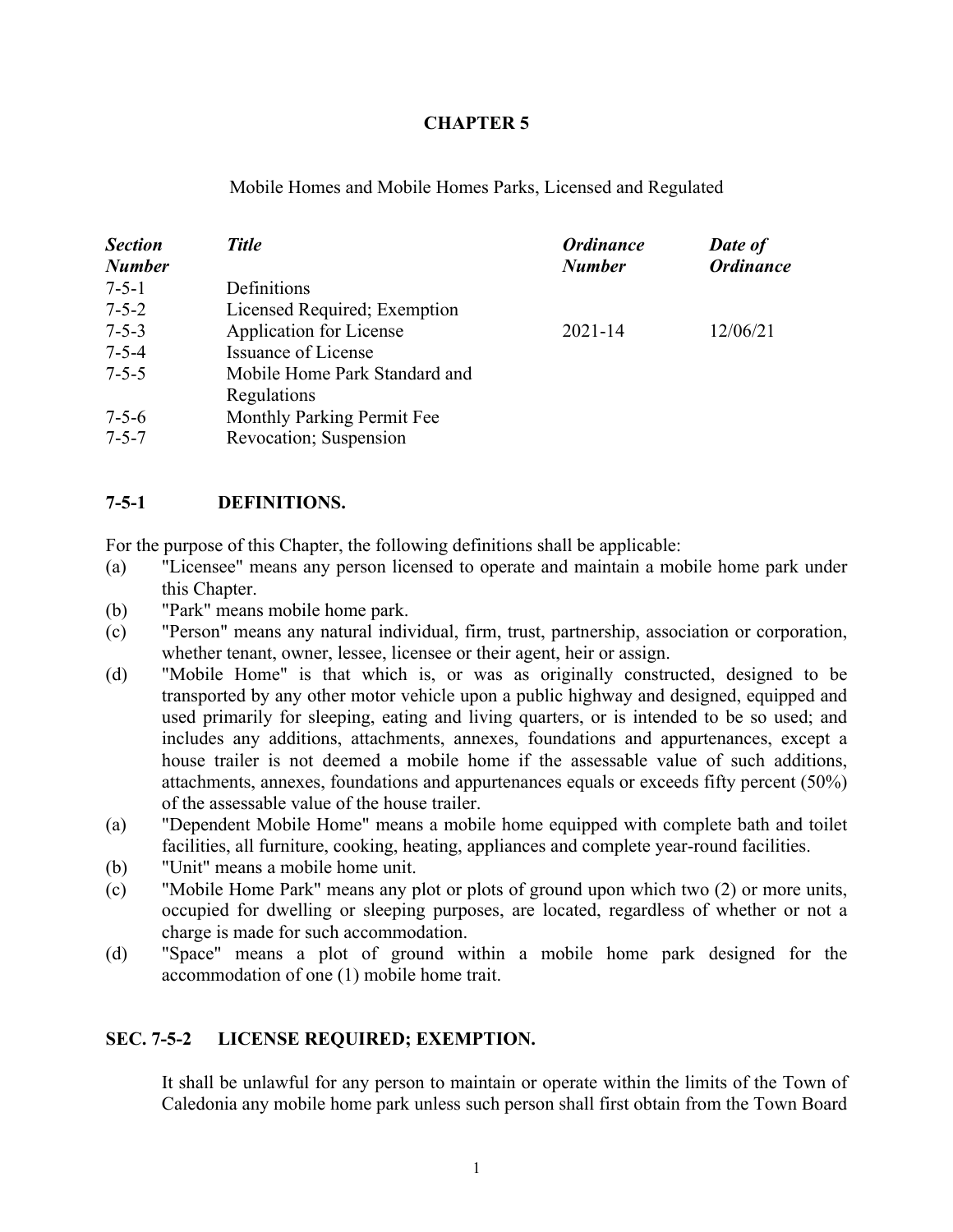<span id="page-1-0"></span>a license therefor. All such parks shall obtain such license and in all other respects shall comply fully with the requirements of this Chapter,

except that the licensing authority shall, upon application of a park operator, waive such requirements that require prohibitive reconstruction costs if such waiver does not affect sanitation requirements of the Town or create or permit to continue any hazard to the welfare and health of the community and the occupants of the park.

- (a) No mobile home shall be permitted to be located or occupied outside a licensed except as follows:
	- (1) Any mobile home lawfully located and occupied at the time of the original adoption of this Chapter, but such exempt mobile home shall be subject to the monthly parking permit fee hereinafter established;
	- (2) Any transient mobile home located in an approved and licensed campground;
	- (3) Any mobile home used by the Town for public purposes; and
	- (4) If prior approval is obtained in writing from the Town Board, a mobile home located within an area zoned as a recreational district.

# **SEC. 7-5-3 APPLICATION FOR LICENSE.**

- (a) Application for license to operate a mobile home park shall be filed with the Town Clerk on a form prescribed by the Town Board. Such application shall be in writing, signed by the applicant and shall contain the following information:
	- (1) The name, address and age of the applicant.
	- (2) The location and legal description of the mobile home park.
	- (3) The complete plan of the park, giving the address, exterior dimensions, maximum number of mobile homes to be accommodated therein, the actual or proposed sanitary and sewage disposal facilities, the water system and fire prevention system to be maintained thereat, the method and plan for garbage and rubbish disposal and such other information as the Town Board may require.
	- (4) Accompanying and to be filed with the original application for a mobile home park shall be plans and specifications which shall comply with all Town ordinances and provisions of the Department of Natural Resources and/or such other agency with jurisdiction over the same. The plans and specifications shall show the actual or proposed locations of all mobile homes; the location of all other or similar structures; the locations of streets; the location of toilets, showers or baths; and all other sanitary facilities; the location of fire prevention apparatus; the location of lighting facilities; and such other information as the Town Board may require to be shown on such plans and specifications.
	- (5) The application herein referred to shall be accompanied by a license fee in the amount of One Hundred Dollars (\$100.00).
- (b) By the filing of such application, the applicant shall be deemed to have consented to an inspection, prior to the issuance of the license, by the Village Board, the Building Inspector and local health officer, and any other Village officials or their agents for the purpose of determining whether or not such license should be granted.
- (c) All applications for renewal licenses shall be in writing, signed by the applicant on forms furnished by the Town, and shall be in substantial compliance with the application for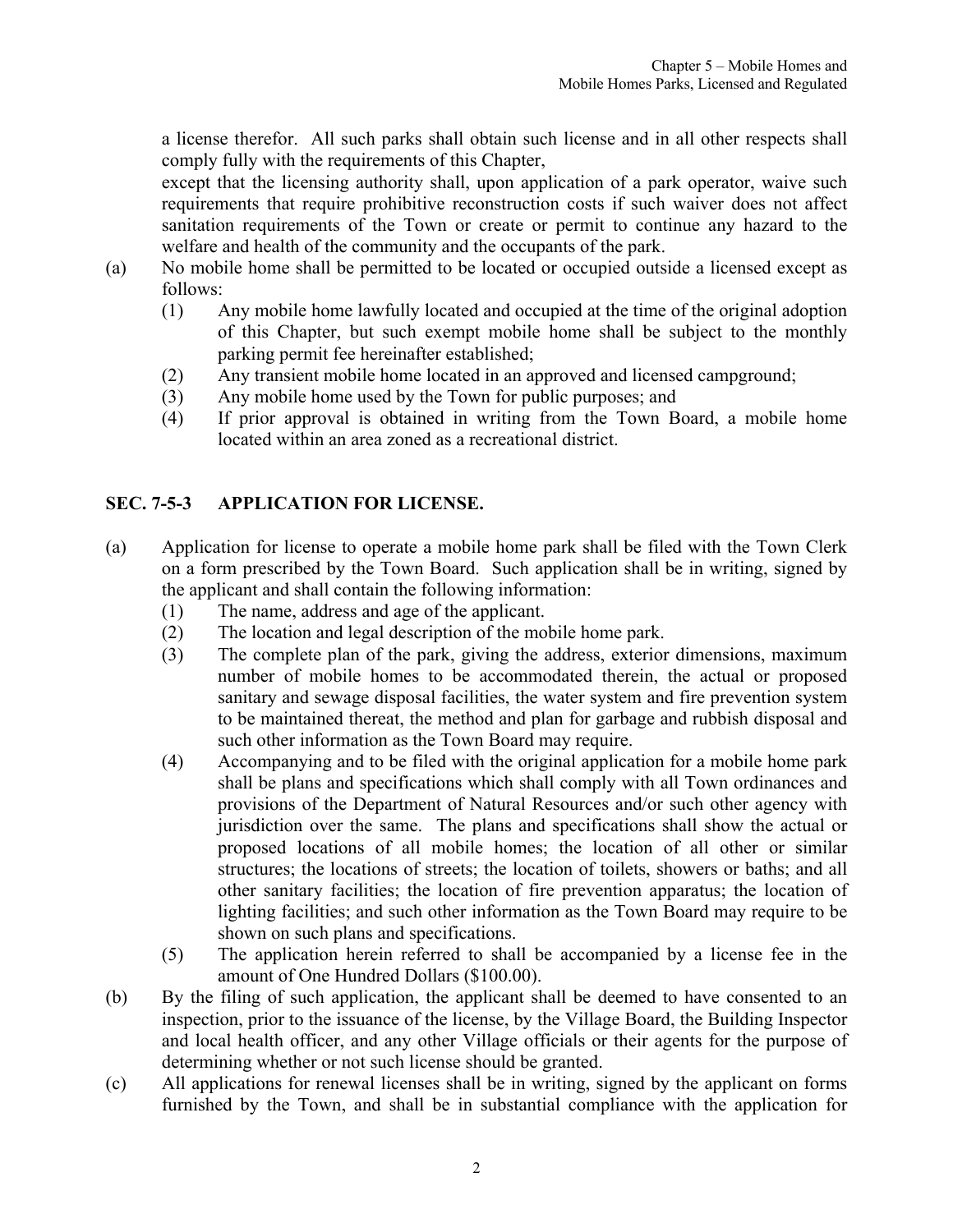<span id="page-2-0"></span>original license. An annual fee of Ten Dollars (\$10.00) shall be paid with each application for renewal license.

## **SEC. 7-5-4 ISSUANCE OF LICENSE.**

- (a) Upon receipt of an application for a previously unlicensed mobile home park, the Town Board shall set a date for a public hearing on such application, which date shall not be more than thirty (30) days after receipt of the application by the Town Board. The public hearing shall be held at the time and place specified by the Town Board, and a notice of said meeting shall be published in a newspaper of general circulation in the Town of Caledonia and mailed to the applicant at least ten (10) days before the date of such public hearing. At such hearing, the Board shall hear all persons interested in the granting or denying of said permit and may, if it deems fit, take testimony relative to the application.
- (b) Where the license applied for relates to the renewal of a mobile home park license, no public hearing is required, but the Town Board, in its discretion, may require one. However, no renewal application shall be denied without a public hearing thereon.
- (c) Within fifteen (15) days after the public hearing, the Town Board shall make a determination as to the application. The Town Board may issue or deny a license in the exercise of its discretion, having regard to the effect of the establishment of said mobile park home upon the public health, safety and welfare. Such determination shall be made on the basis of information contained in the application, the evidence presented at the public hearing, and any inspections of the premises made by the Town Board or Town officials.
- (d) The Town Board shall thereupon grant or deny the license in accordance with such determinations. All licenses issued shall expire on June 30th following the date issued. No license shall be transferred, except after approval of the application of the transferee for a license and the payment of a fee of Ten Dollars (\$10.00). The transferred license shall expire on the date originally provided hereto.

# **SEC. 7-5-5 MOBILE HOME PARK STANDARDS AND REGULATIONS.**

In order to protect and promote the public health, morals and welfare, the following standards and regulations for every mobile home park are hereby established:

- (a) **Conditions of License.** Every mobile home park for which a license is issued under the provisions of this Chapter shall be established, maintained and operated in strict conformity with the provisions of this Section and the laws and regulations of the State of Wisconsin and its agencies; and by acceptance of such license, the licensee shall be deemed to have agreed with the Town Board to comply with all of the provisions of this Section and to consent to the entry on the licensed premises by any Town official at all reasonable times for the purpose of inspecting the same to ascertain such compliance.
- (b) **Drainage and Sewage.** Every mobile home park shall be located on a well
- (c) drained site and shall be so graded and/or adequately drained as to eliminate the collection of surface waters at any point within the mobile home park. Adequate provision shall be made for the disposal of all sewage from the mobile home park by means of approved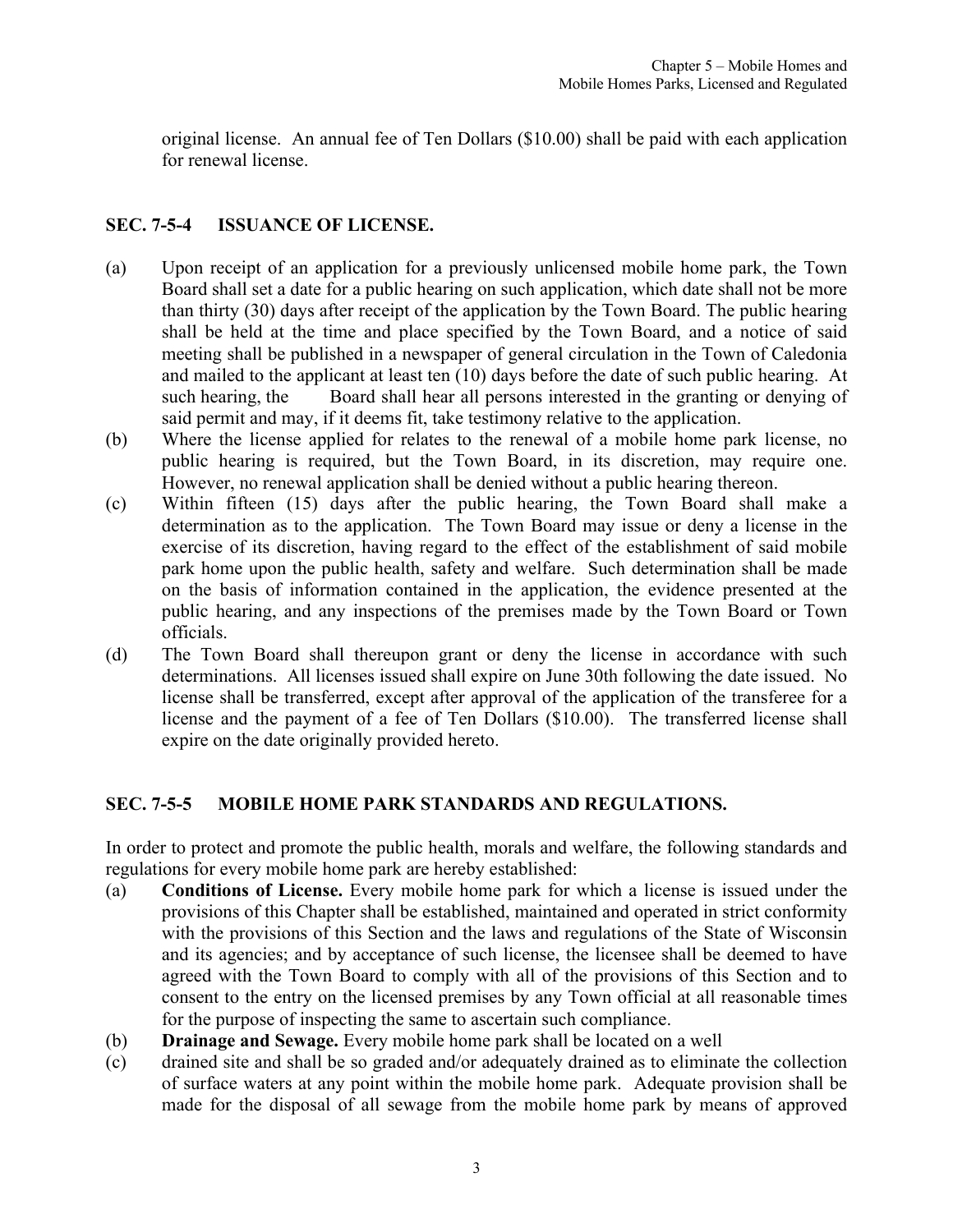sewage disposal equipment, duly constructed and maintained. All provisions for sewage disposal shall be installed and maintained in accordance with the provisions applicable thereto of the Plumbing Code of the State of Wisconsin, and the regulations of the Department of Natural Resources and/or other state agencies having jurisdiction over the same. The Town Engineer shall monitor compliance with this Section.

- (d) **Water Supply.** A supply of pure water for drinking and domestic purposes shall be provided in an amount sufficient to care for the needs of the maximum number of persons capable of being accommodated in such mobile home park. All wells supplying water for such park shall be constructed and maintained in accordance with the provisions of the Wisconsin Well Construction Code and other state rules and regulations applicable thereto.
- (e) **Toilets and Baths.** Every mobile home park having any dependent mobile homes shall establish and maintain within such mobile home park a separate toilet and shower or bath for each sex for each ten (10) mobile homes located therein, and a two (2) compartment laundry tub with running water shall be connected to the sewage disposal system in the mobile home park. All toilets, showers or baths and laundry tubs shall have concrete floors, and every room in which a toilet is located shall have at least one (1) window. Toilets shall be water-flushed. A supply hot water shall be provided at all reasonable hours in an amount sufficient for bathing, washing and laundry facilities for the persons accommodated in such mobile home park at any time.
- (f) **Refuse.** Every mobile home park shall be provided with a sufficient number of light metal receptacles with close-fitting metal covers for garbage and refuse; and such receptacles shall be emptied at least twice each week.
- (g) **Spacing.** Every mobile home shall be located on a plot of ground not less than five thousand (5,000) square feet in area for each of the same, and all of such mobile home spaces shall be arranged in rows facing on a continuous driveway which is at least twentyfive (25) in width, and each plot shall have a frontage on such driveway of at least thirty (30) feet. No mobile home shall be located nearer than ten (10) feet to the exterior boundary line of any such plot of ground.
- (h) **Lighting.** Every mobile home park and every toilet, shower, bath and laundry therein shall be provided with adequate lighting facilities so as to make the same safe for use at all times; and all lights for the lighting of the mobile home park grounds in general and the driveways therein shall be kept lighted from one-half (1/2) hours after sunset until sunrise of the following day.
- (i) **Limitations on Mobile Home Parks and Mobile Homes.** No license shall be issued by the Town Board for any mobile home park located in the Town for which the applicant has not stated the number of mobile homes to be contained in the park, and at no time shall the number exceed that so specified.
- (j) **Registration.** A person to whom a license is granted for the operation of any mobile home park shall maintain a register in which shall be registered the name and permanent address of every person using the mobile home park, a description
- (k) of the mobile home located in the mobile home park of every such person, together with the license number of the automobile or other vehicle and the mobile home, and such register shall be open at all times for inspection by any official of the Town.
- (l) **Health and Safety.** The person to whom a license is issued under the provisions of this Section shall promptly report to the health officer of the Town the name of every person located upon the licensed premises whom such licensee knows, or has reason to believe, is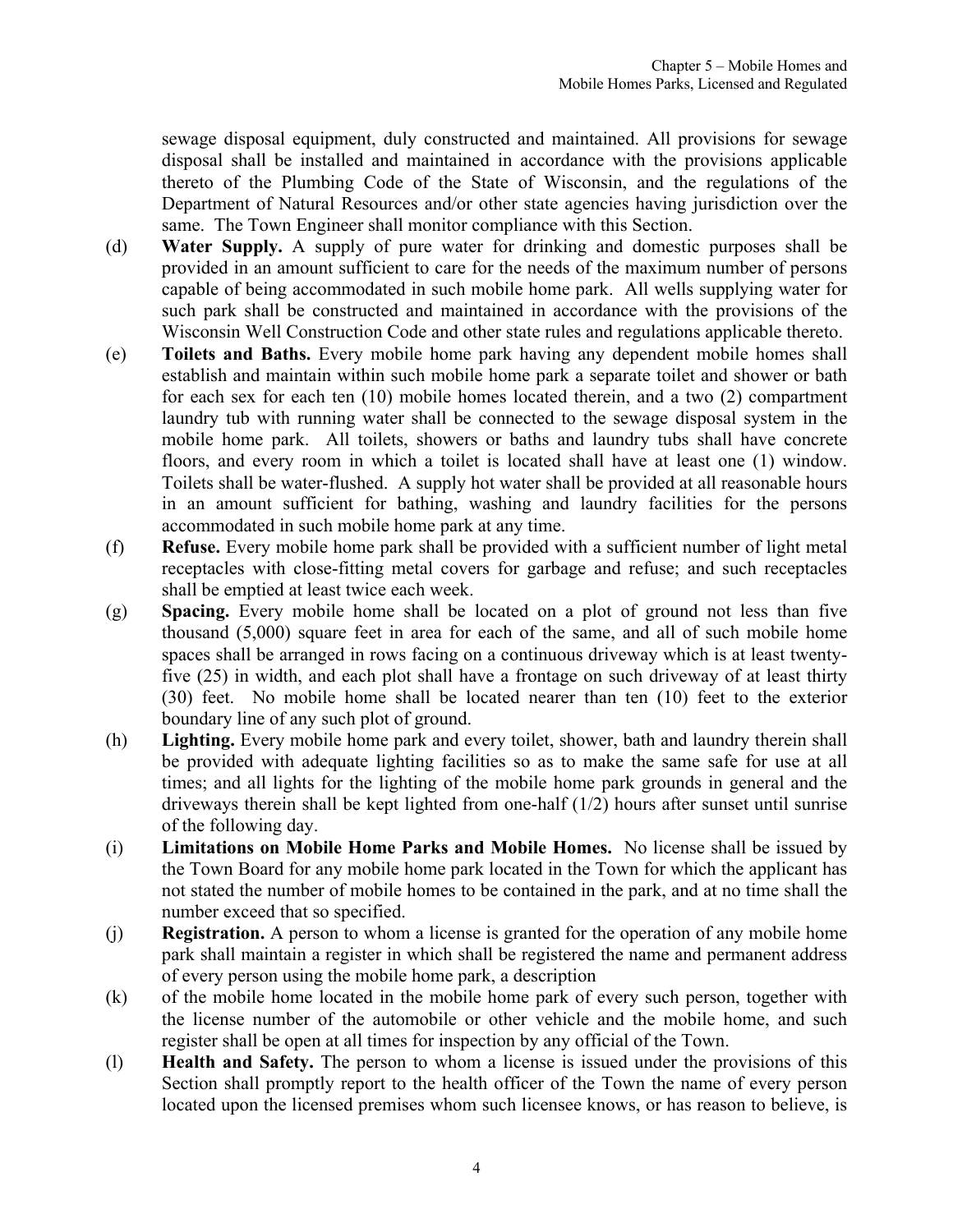<span id="page-4-0"></span>infected with the contagious disease. Every mobile home and every structure within the mobile home park shall have therein at least one (1) fire extinguisher which shall be maintained at all times in good working order. The person to whom a license is granted for the operation of a mobile home park under the provisions of this Section at all times shall maintain the same and operate the same for the protection of the public health and safety.

All regulations of the Wisconsin Department of Natural Resources or other state agency with jurisdiction now or hereafter in effect relating to the establishment and maintenance of mobile home parks and which are not in conflict with this Section shall be deemed a part of this Section and with the same force and effect as though set forth in full herein; and the person to whom a license is issued under the provisions of this Section shall be responsible for the enforcement of all such regulations in the mobile home park for which such license is issued.

### **SEC. 7-5-6 MONTHLY PARKING PERMIT FEE.**

- (a) There is hereby imposed on each owner of a nonexempt, occupied mobile home in the Town of Caledonia a monthly parking permit fee determined in accordance with Sec. 66.058, Wis. Stats., as the same may be amended from time to time, which is hereby adopted by reference and made a part of this Section as if fully set forth herein. It shall be the full and complete responsibility of the licensee to collect the proper amount from each mobile home owner. Licensees and owners of mobile homes permitted to be located on land outside a mobile home park shall pay to the Town of Caledonia Treasurer such parking permit fees on or before the 10th day of the month following the month for which such fees are due in accordance with the terms of this Section and such regulations as the Treasurer may reasonably promulgate.
- (b) Licensees of mobile home park and owners of land on which are parked any occupied, nonexempt mobile homes shall furnish information to the Town Clerk and Town Assessor on such homes added to their, park or land within five (5) days after arrival of such home on forms furnished by the Town Clerk in accordance with Sec. 66.058(3)(c) and (e), Wis. Stats.

## **SEC. 7-5-7 REVOCATION; SUSPENSION.**

- (a) Any license granted under the provisions of this Section shall be subject to revocation or suspension for cause by the Town Board upon complaint filed with the Town Clerk, signed by any law enforcement officer, health officer or building
- (b) inspector, after a public hearing upon such complaint, provided, however, that the holder of such license shall be given ten (10) days notice in writing of such hearing and shall be entitled to appear and be heard as to why such license should not be revoked.
- (c) A license shall be deemed subject to revocation or suspension in the event the licensee shall violate any of the regulations and standards for the operation of a mobile home parkas established herein or in the event the licensee shall fail to pay the monthly parking permit fees herein set forth.